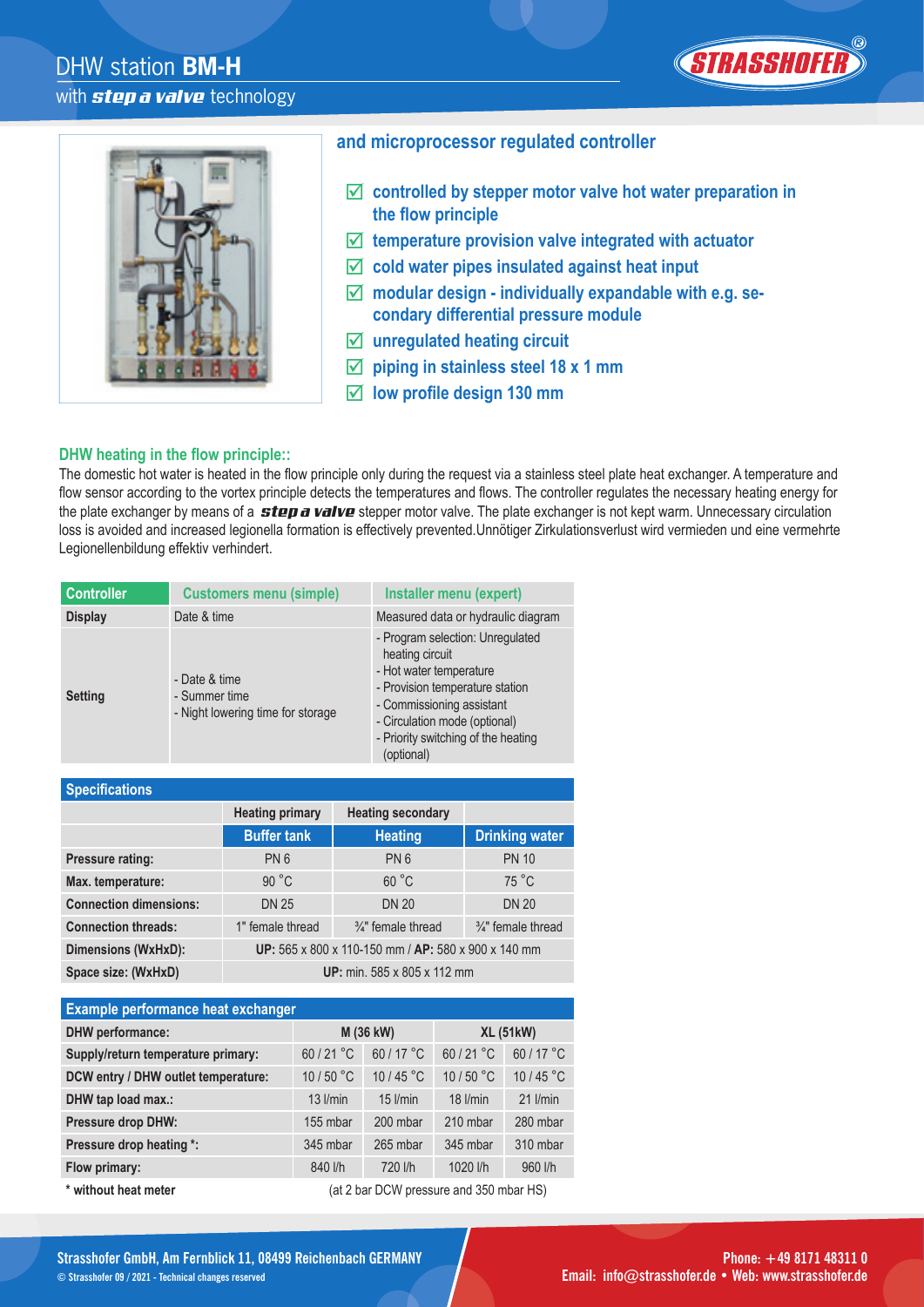# DHW station **BM-H**





#### **Options**

| <b>Module S1 - strainer insert</b> | Module W - water damper                                                                                                                                                                                | <b>Module Z - circulation</b>                                                                                                                                                            |
|------------------------------------|--------------------------------------------------------------------------------------------------------------------------------------------------------------------------------------------------------|------------------------------------------------------------------------------------------------------------------------------------------------------------------------------------------|
|                                    |                                                                                                                                                                                                        |                                                                                                                                                                                          |
| Item No. 1000100                   | Item No. 1000122                                                                                                                                                                                       | Item No. 1000107                                                                                                                                                                         |
| Strainer (80 mbar pressure drop)   | The water damper prevents water hammer and thus<br>damage to components within the station. This is re-<br>commended e.g. for single-lever mixers or solenoid<br>valves in drinking water installation | A drinking water high-efficiency circulation pump Wilo<br>Nova Z15 with backflow preventer enables an internal<br>circulation. Fully assembled with stainless steel piping<br>$18x1mm$ . |

A Note: When installing domestic hot water heating, the applicable standards, the recognized rules of technology and the local regulations must be observed! In particular, the hygiene regulations according to DVGW worksheet W551 must be observed when operating a circulation system. DHW stations are small systems according to DVGW worksheet W551, if the pipe content in each drinking water pipeline after the station does not exceed 3 liters. Please check whether the use of a system-specific safety valve / expansion vessel in the circulation circuit is necessary! The installation of the water pipeline a safety valve and the required blow-out line must be implemented on site.



DN 15, setting range up to 1330 l/h, 2.7 Kvs

| <b>Module VOR</b>                                                 | Module ZV - zone valve                                                                                                   | <b>Module ISO H</b>        |
|-------------------------------------------------------------------|--------------------------------------------------------------------------------------------------------------------------|----------------------------|
|                                                                   |                                                                                                                          |                            |
| Item No. 1000121                                                  | Item No. 1000120                                                                                                         | Item No. 1000151           |
| DHW priority circuit mounted secondary in the radiator<br>circuit | Zone valve 1/2" with the option of mounting an actuator<br>with M30x1.5 mm, mounted secondary in the radiator<br>circuit | Insulating cover for BM-WP |

tube 3 mm.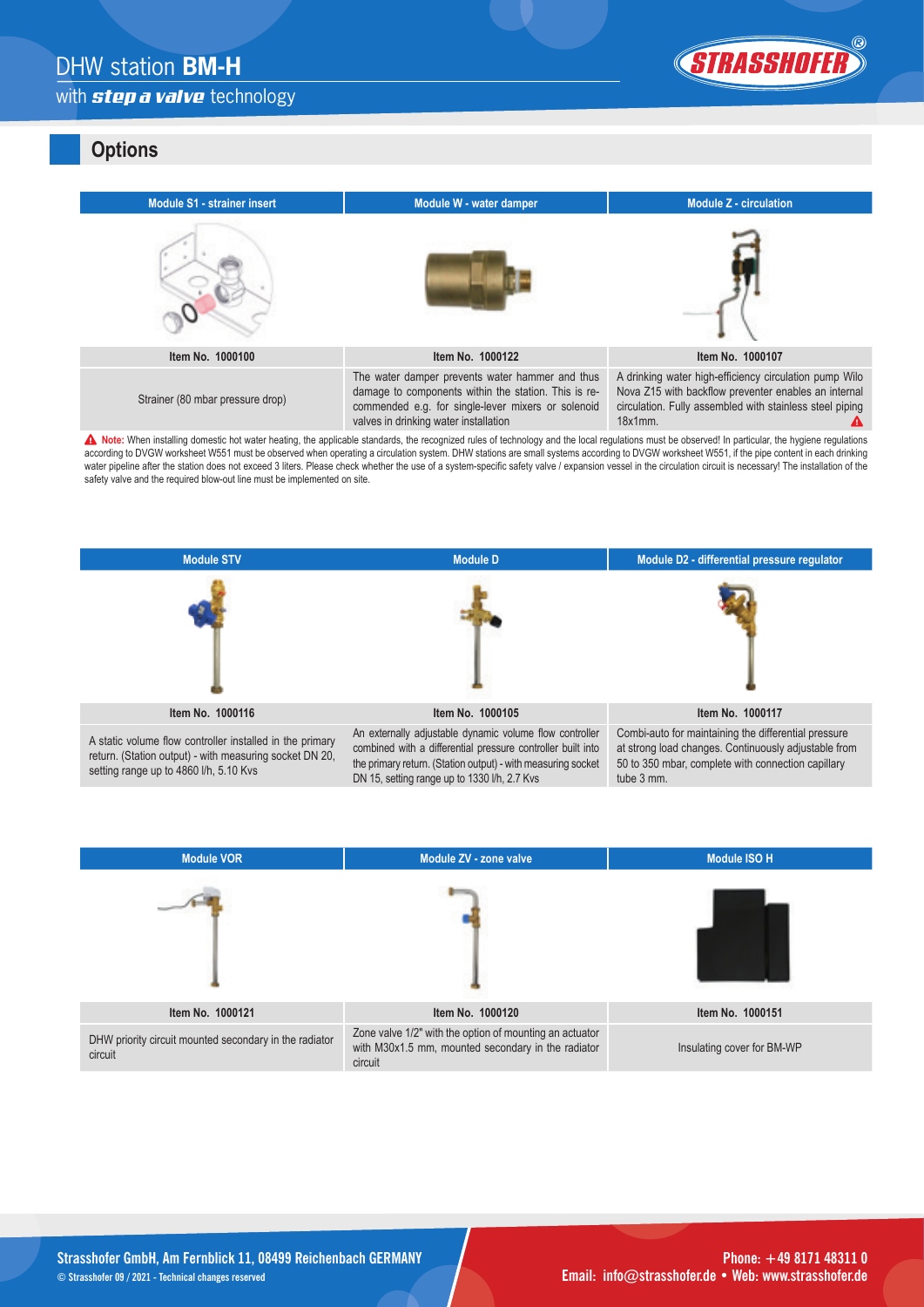## with *step a valve* technology



### **Dimensions flush-mounted**



### **Dimensions on-wall mounted**



**Strasshofer GmbH, Am Fernblick 11, 08499 Reichenbach GERMANY Phone: +49 8171 48311 0 © Strasshofer 09 / 2021 - Technical changes reserved Email: info@strasshofer.de • Web: www.strasshofer.de**